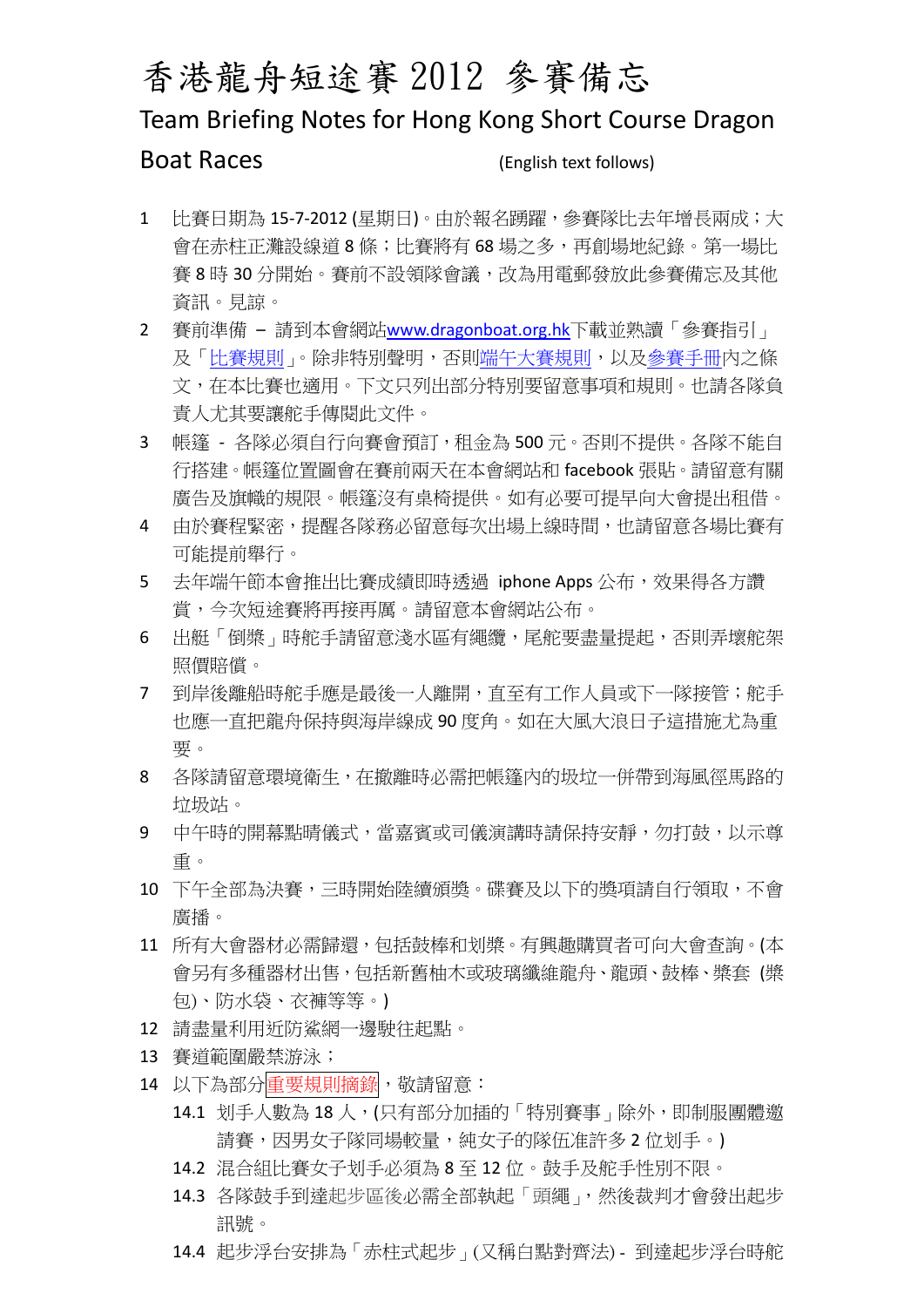手請立即手執把手(金屬欄杆),並將舵手右邊船邊白點對齊金屬手把的 標記,但不能超越此標記。也直到起步訊號發出後才放手;

- 14.5 為了更貼近 IDBF 國際規則,容許在準備起步時划手把槳葉放入水中 等候發令,亦容許舵手把尾舵之槳葉在航行途中提離水 。
- 14.6 舵手不容許產生任何前進助划動力。因此,舵手也不得推或拉「起步 浮台」之金屬把手借力向前,以幫助起步,否則被取消該場資格。比 賽不會召回重新起步。
- 14.7 起步口令為(英文) "Ready" >> Go (或氣笛)
- 14.8 起步過了 50 米標誌後如有撞船,一律不重賽,比賽繼續。
- 14.9 容許鼓手不打鼓,但必須至少一手執鼓棒。
- 14.10嚴禁敲打鼓身黑色部分。
- 14.11過終點標誌杆後必須閘水停船,否則衝向沙灘人群非常危險,也會被 取消資格。
- 14.12如要對比賽提出抗議或上訴,一律依國際規定由領隊填寫 IDBF 標準表 格兼繳交相關費用。此表格在司令台和詢問處均可索取,也可在本會 網站下載。請大家盡情享受比賽,投訴抗議可免則免。所有隊伍與賽 會之間的交涉,必須由「領隊」一人親身提出;
- 14.13運動員最小要年滿 12 歲;
- 14.14除過江龍外,所有本地舵手必須配載合格舵手證作賽。
- 14.15各隊必須穿制服,不接受赤身上陣。
- 14.16可用私家水殼(水斗)和鼓棒 (但必須合乎規格);但不可用私家槳。
- 14.17 \*各隊在沙灘經過裁判檢錄程序,然後划動離開淺水區開始,未經總裁 判長許可,不得換人,或划近任何非賽會船隻取用及/或交換物資。

多謝合作及垂注!

赤柱居民會 / 赤柱龍舟會謹啟

## Team Briefing Notes for Hong Kong Short Course Dragon Boat Races 2012

- 1 The Event takes place on Sunday 15 July, 2012 at Stanley Main Beach. Due to 20% rise in entries, there will be 8 lanes and 68 races which is a new record of the venue. The first race will start at 8:30 am and please forgive us for NOT arranging pre‐race team managers meeting this time, but replacing it with this Team Briefing Note and other emails.
- 2 Team Preparations please visit our web site [www.dragonboat.org.hk](http://www.dragonboat.org.hk/) and familiar yourselves with "Racing Guidelines" and "Racing Rules". Unless specified. Rules and Guidelines for Tuen Ng Festival (Main Race) also apply to this Warm‐Up event. The following only list out some important rules and reminders. Please circulate this document to team members specially the steersman.
- 3 Team Marqee (booth) please book in advance with a charge of HK\$500.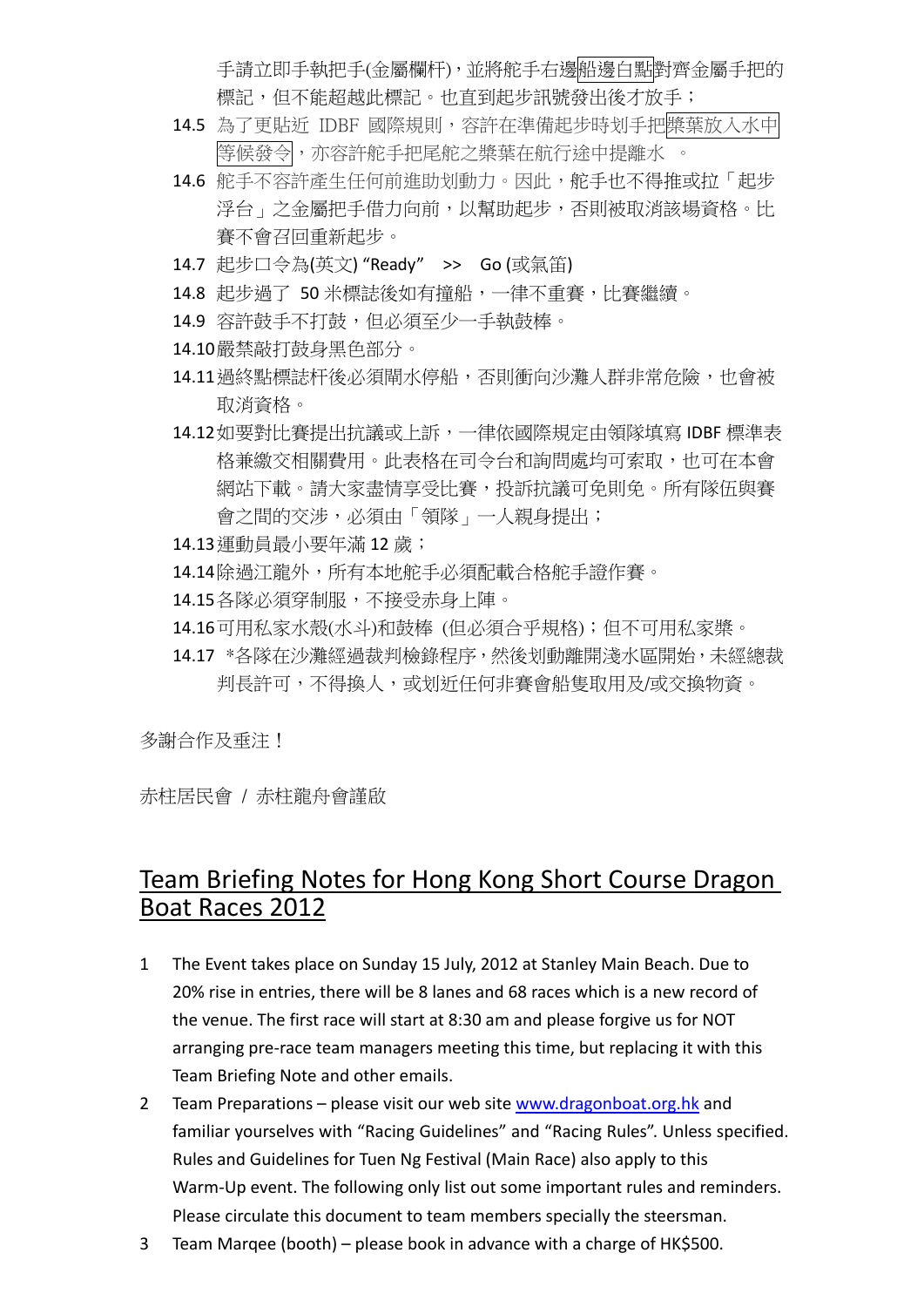Otherwise will not be provided. No personal marqee are allowed without authorization. Map of Marqee Location will be posted in our web site and facebook at least 2 day before the event. Please not restrictions on advertisement and banner sizes. Not chairs and tables provided unless hired from Organizer.

- 4 Due to tight schedule, teams are reminded to pay attention to racing time and get ready early. Please note that there is possibility of putting forward racing schedule.
- 5 Last year during the Main Race we developed an i‐phone App for viewing race results. The App was well received and we would keep up the momentum and use the same App for the Short Course Races.
- 6 When backing off from shore (back paddles), steerer should beware of ropes at shallow water area and thus should keep steering rudder off water to avoid the ropes from damaging steering rack. Otherwise compensation required.
- 7 When reaching the shore, steerer should be the last person leaving the boat, and should wait for Officials or steerer of the next team to take over. Steerer should also keep the boat 90 degrees with the shore line all the time. This is especially important during unfavourable weather.
- 8 Please keep our beach clean. When leaving, all teams should take the whole garbage bag in your marqee to the garbage collection point at Hoi Fung Lane.
- 9 There will be opening ceremony at noon. When VIP or MC are speaking, teams should pay attention and be respectful by keeping quiet and refrain from beating drums.
- 10 All races in the afternoon are finals and tarting from 3pm prizing starts. However, all trophies of Plate Final and below will NOT be called up throung PA system.
- 11 All official equipments must be returned after races, including drumsticks and paddles. Anyone interested to buy equipment from us are welcome and should contact the Organiser. ( Stanley Residents Assn also offers a wide range of products, like new and old dragon boats, wood‐crafted dragonheads, drum‐sticks, paddle bags, dry bags, custums, etc.)
- 12 Please paddle out to start line from the side near shark protection net.
- 13 Swimming in shallow water area extending from the race course is NOT allowed.
- 14 The following are digest of Racing Rules, please pay special attention:
	- 14.1 Max 18 paddlers on board.
	- 14.2 In Mixed Category, there should be at least 8 but maximum 12 female paddlers. Gender of drummer and steerer not restricted.
	- 14.3 Only when all drummers have picked up the "Bow Rope" should the start signal be given by the starter.
	- 14.4 The "Stanley Start" arrangement will be used at the starting pontoon. Once at the starting pontoon, the steerer should hold the metal handrail and align the triangular white mark (on the right hand side of gunnel right in front of him) with the marker on the verticle shaft of the handrail, and should NOT go beyond it. The steerer should only release his hand after